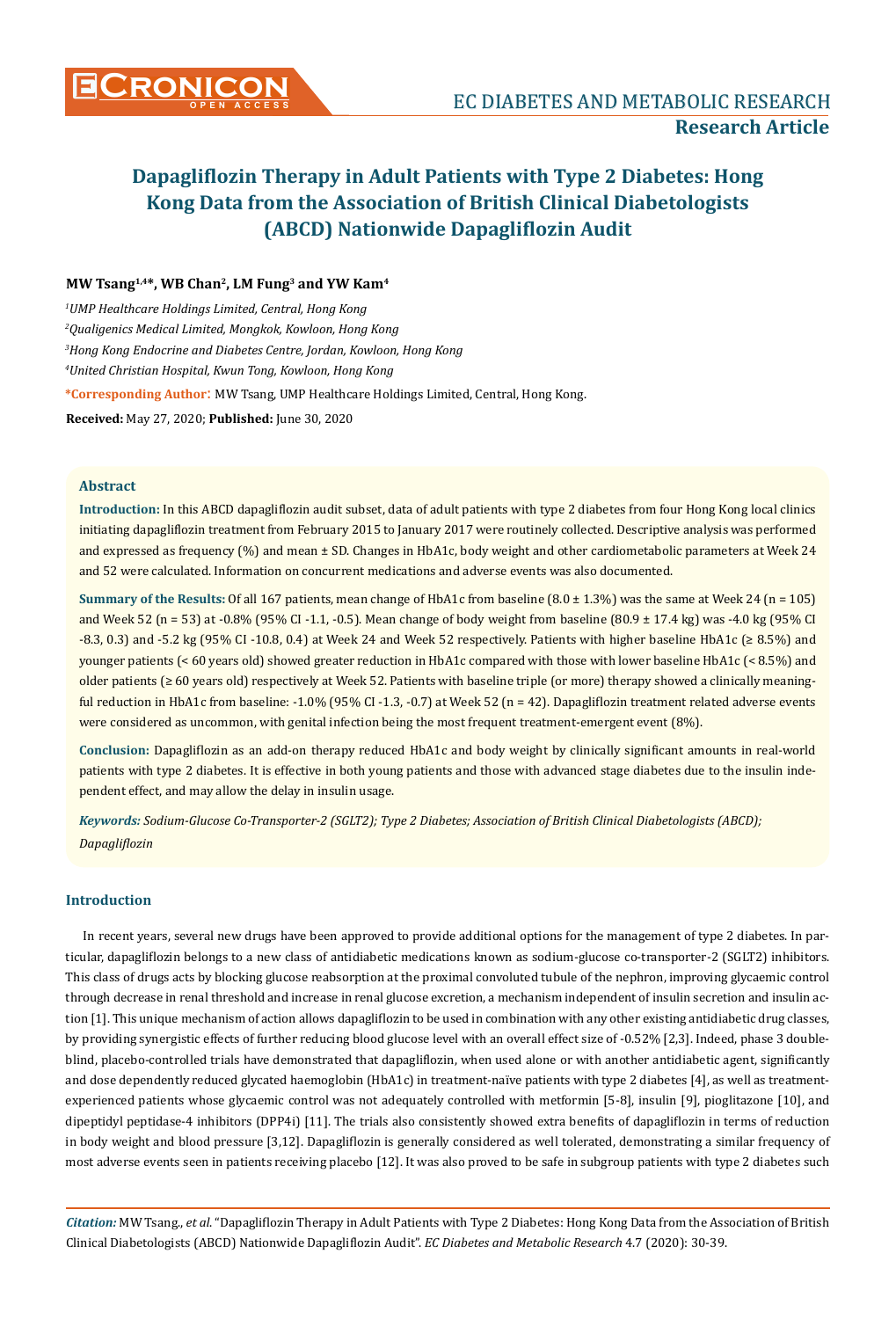as the elderly and those with coexistent liver disease and cardiovascular disease [12,13], although an increase in mild genital infections and urinary tract infections has been reported in patients probably due to glucosuria [14].

In 2012, dapagliflozin became the first approved SGLT2 inhibitor in Europe for the management of type 2 diabetes based on the positive clinical trial data [15]. It can be recommended as monotherapy, or second/third line agent in combination with any other antidiabetic agent in adult patients [1]. Although randomised placebo-controlled clinical trials are considered as the gold standard of assessing drug efficacy and safety, they mainly involve selected patient groups with strict inclusion and exclusion criteria, and therefore the trial results may not reflect those obtained in routine primary care. With an aim to assess its use in real world clinical setting, the Association of British Clinical Diabetologists (ABCD) initiated a nationwide audit on dapagliflozin starting in September 2014.

There are several major objectives of this observational study, including summarising the characteristics of patients with type 2 diabetes receiving dapagliflozin in primary care, assessing its effectiveness on glycaemic control, and evaluating its cardiometabolic effects and safety.

#### **Methods**

This was a retrospective observational study of treatment-experienced patients with T2D aged >18 years receiving dapagliflozin therapy from four Hong Kong local clinics.

T2DM on drug with regular follow-up in specialist out-patient clinic in a pubic hospital and 3 private specialist clinics were recruited. The only exclusion criteria was drug treatment less than one year. From February 2015 to January, adult treatment-experienced patients (> 18 years old) with type 2 diabetes who initiated add-on dapagliflozin treatment were included in this retrospective observational study. Data of eligible patients were entered in a set of questionnaires designed by ABCD [16]. The original design of the audit form was meant to be simple and using modern technologies on the NHS N3 computer network to facilitate easy gathering of anonymised data. ABCD is setting up a nationwide audit of dapagliflozin (Forxiga) in real clinical use.

The on-line audit tool is so easy to use that live data entry in clinic is a real option to be considered. However, to facilitate data collection in our aduit, we used two paper forms which exactly match the data that can be entered into the audit tool. The questionnaires were then collected from the clinics at a regular interval for data entry via on line system of the ABCD webpage. Upon completion of the study these data were downloaded for analysis.

At baseline, demographic data, body mass index (BMI), and cardiometabolic parameters: HbA1c, systolic and diastolic blood pressure, lipids, alanine aminotransferase (ALT), and serum creatinine were recorded, and subsequent values at two different time points since dapagliflozin initiation were then measured: week 18 up to week 30 (grouped and denoted as Week 24) and week 44 up to week 60 (grouped and denoted as Week 52). Descriptive analysis on baseline characteristics and follow-up parameters for those who attended follow-up appointments at least up to Week 24 was performed and expressed as frequency (%) and mean ± standard deviation (SD). Other information including diabetes medications prescribed over time and dosage changes (if any) for each patient, adverse events such as urinary tract infection and genital infection, and treatment discontinuation was also documented.

After collecting all the data, mean changes in each parameter with 95% confidence interval (CI) for the difference were calculated. Subgroup analysis stratified by patients' baseline HbA1c values, baseline BMI values, age, type 2 diabetes duration, and number of therapies received was performed to further assess the effect of dapagliflozin in different patient subgroups. All analyses were performed using SPSS Statistics Version 20.0 (IBM Corp., Armonk, NY, USA).

*Citation:* MW Tsang., *et al*. "Dapagliflozin Therapy in Adult Patients with Type 2 Diabetes: Hong Kong Data from the Association of British Clinical Diabetologists (ABCD) Nationwide Dapagliflozin Audit". *EC Diabetes and Metabolic Research* 4.7 (2020): 30-39.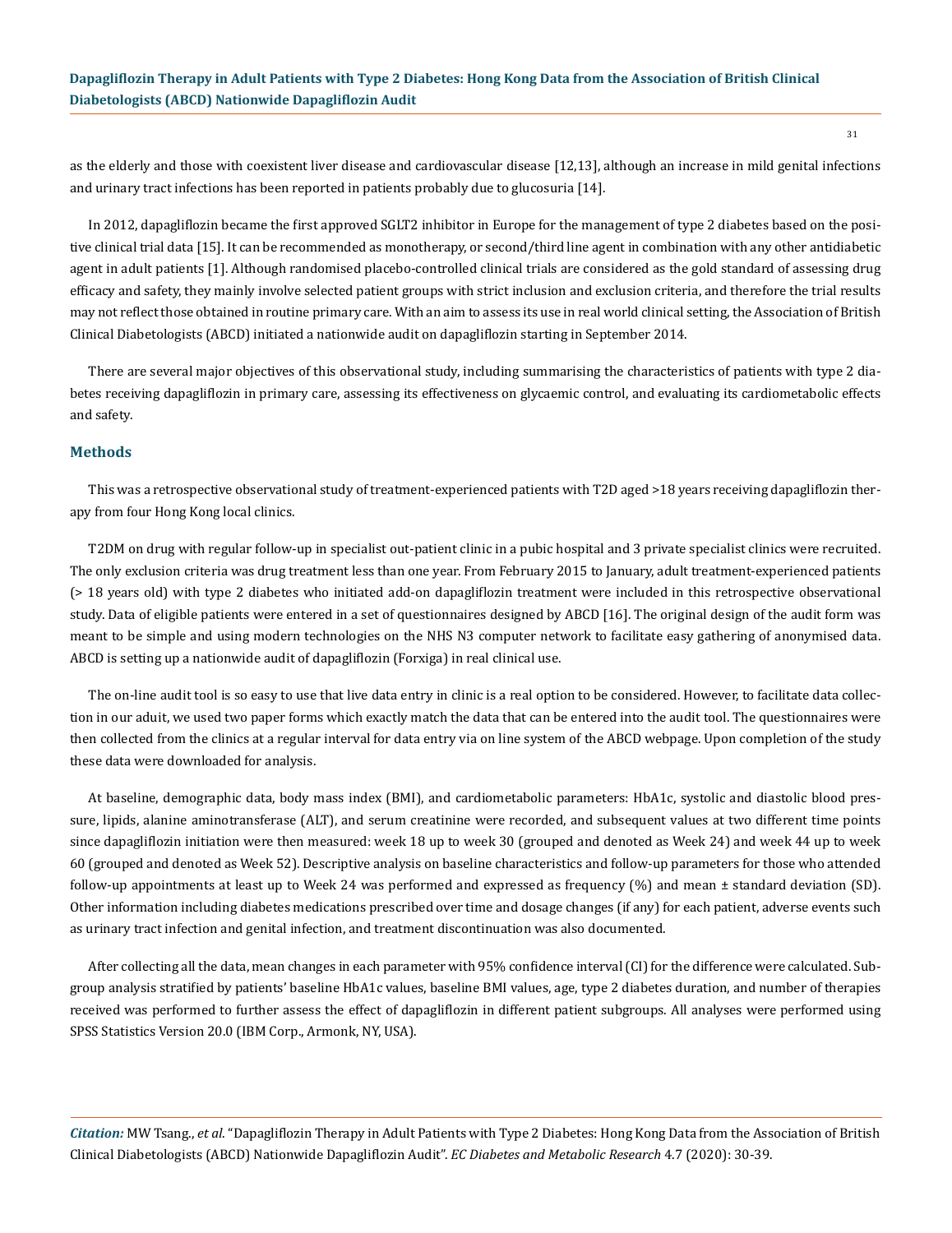## **Results**

During the study period, 4 centres submitted data on a total of 167 patients. Of this intent-to-treat population, 65% were males and 97% were Han Chinese, with a mean age of 56.1 ± 9.2 years and mean diabetes duration of  $12.0 \pm 6.9$  years. Before initiating dapagliflozin, triple therapy with metformin + pioglitazone + DPP4i (n = 22) was the most common regimen prescribed for the patients, followed by dual therapy with metformin + DPP4i ( $n = 18$ ). Prior therapies adopted by the patients are described in figure 1. After dapagliflozin initiation, 158 patients had follow-up clinic visits up to Week 24, and 44 patients were able to stop or decrease the dose of at least one concurrent diabetes medication at the end of the follow-up period.



*Figure 1: Baseline antidiabetic medication prescription breakdown. MET: Metformin; DPP4i: Dipeptidyl Peptidase-4 Inhibitor; PIO: Pioglitazone; SU: Sulphonylurea.*

At Week 24 and Week 52, mean change of body weight from baseline (80.9 ± 17.4 kg) was -4.0 kg (95% CI -8.3, 0.3; n = 105) and -5.2 kg (95% CI -10.8, 0.4; n = 53) respectively, and mean change of HbA1c from baseline (8.0 ± 1.3%) was identical at both time points at -0.8% (95% CI -1.1, -0.5). Values and changes of other parameters at both time points were listed in table 1 and 2.

| <b>Baseline characteristics</b>                  |                        | $N = 167$             |                      |
|--------------------------------------------------|------------------------|-----------------------|----------------------|
| Male, $n$ $(\%)$                                 | 108 (64.7%)            |                       |                      |
| Mean age (years)                                 | $56.1 \pm 9.2$         |                       |                      |
| Mean duration of type 2 diabetes (years)         | $12.0 \pm 6.9$         |                       |                      |
| Mean dapagliflozin treatment duration<br>(weeks) | $35.0 \pm 22.1$        |                       |                      |
| <b>Parameter</b>                                 | Baseline ( $N = 167$ ) | Week 24 ( $n = 105$ ) | Week 52 ( $n = 53$ ) |
| Mean body weight (kg)                            | $80.9 \pm 17.4$        | $76.9 \pm 17.0$       | $75.7 \pm 18.1$      |
| Mean BMI ( $\text{kg/m}^2$ )                     | $29.6 \pm 5.2$         | $28.2 \pm 5.1$        | $27.8 \pm 5.4$       |
| Mean $HbA_{1c}$ (%)                              | $8.0 \pm 1.3$          | $7.2 \pm 0.9$         | $7.2 \pm 0.8$        |
| Mean SBP (mmHg)                                  | $135.8 \pm 14.1$       | $129.4 \pm 13.1$      | $130.2 \pm 12.4$     |
| Mean DBP (mmHg)                                  | $83.5 \pm 10.2$        | $79.4 \pm 9.7$        | $80.2 \pm 9.1$       |
| Mean TG (mmol/L)                                 | $1.73 \pm 2.39$        | $1.50 \pm 0.87$       | $1.38 \pm 0.77$      |
| Mean HDL (mmol/L)                                | $1.28 \pm 0.34$        | $1.28 \pm 0.35$       | $1.30 \pm 0.33$      |
| Mean TC (mmol/L)                                 | $4.03 \pm 0.86$        | $4.02 \pm 0.76$       | $4.14 \pm 0.85$      |
| Mean ALT (IU/L)                                  | $35.2 \pm 26.0$        | $31.2 \pm 22.1$       | $29.0 \pm 17.3$      |
| Mean serum $Cr$ ( $\mu$ mol/L)                   | $72.0 \pm 18.0$        | $72.6 \pm 18.4$       | $73.9 \pm 20.6$      |

*Table 1: Baseline characteristics of patients receiving dapagliflozin. Data reported as mean ± SD; "Week 24" included data measured at week 18 up to week 30; "Week 52" included data measured at week 44 up to week 60. BMI: Body Mass Index; HbA<sub>1c</sub>: Haemoglobin A<sub>1s</sub>; SBP: Systolic Blood Pressure; DBP: Diastolic Blood Pressure; TG: Triglyceride; HDL: High-Density Lipoprotein; TC: Total Cholesterol; ALT: Alanine Aminotransferase; Cr: Creatinine.*

*Citation:* MW Tsang., *et al*. "Dapagliflozin Therapy in Adult Patients with Type 2 Diabetes: Hong Kong Data from the Association of British Clinical Diabetologists (ABCD) Nationwide Dapagliflozin Audit". *EC Diabetes and Metabolic Research* 4.7 (2020): 30-39.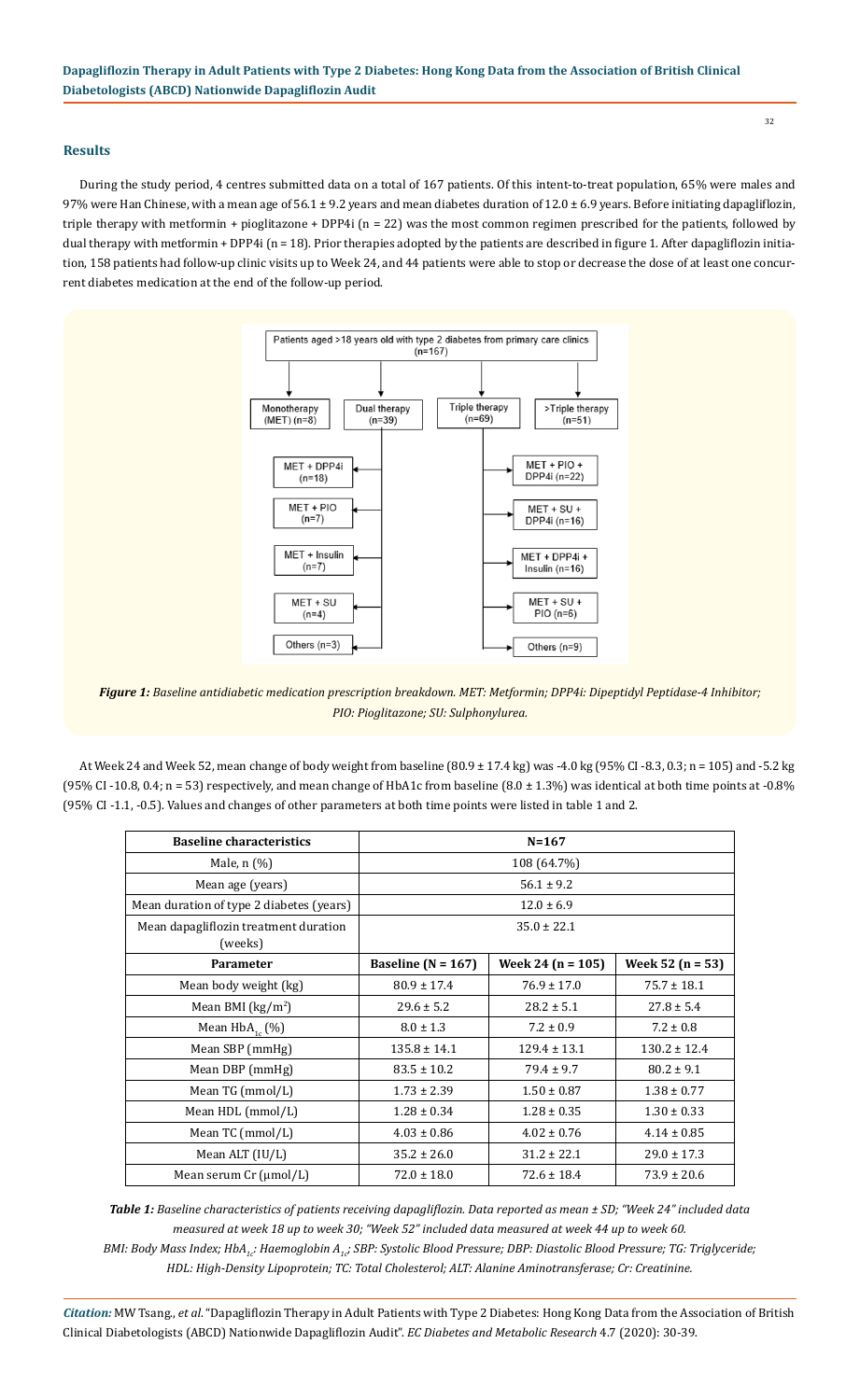| <b>Parameter</b>  | <b>Mean change</b><br>at Week 24 | 95% CI for<br>the difference | <b>Mean change</b><br>at Week 52 | 95% CI for<br>the difference |
|-------------------|----------------------------------|------------------------------|----------------------------------|------------------------------|
| Body weight (kg)  | $-4.0$                           | $-8.3, 0.3$                  | $-5.2$                           | $-10.8, 0.4$                 |
| BMI $(kg/m2)$     | $-1.4$                           | $-2.7, -0.1$                 | $-1.8$                           | $-3.5, -0.1$                 |
| $HbA_{1c}$ (%)    | $-0.8$                           | $-1.1, -0.5$                 | $-0.8$                           | $-1.1, -0.5$                 |
| SBP (mmHg)        | $-6.4$                           | $-9.7, -3.1$                 | $-5.6$                           | $-9.6, -1.6$                 |
| $DBP$ (mmHg)      | $-4.1$                           | $-6.5, -1.7$                 | $-3.3$                           | $-6.2, -0.4$                 |
| TG (mmol/L)       | $-0.23$                          | $-0.67, 0.21$                | $-0.35$                          | $-0.84, 0.14$                |
| $HDL$ (mmol/L)    | $\theta$                         | $-0.10, 0.10$                | 0.02                             | $-0.12, 0.16$                |
| TC (mmol/L)       | $-0.01$                          | $-0.25, 0.23$                | 0.11                             | $-0.26, 0.48$                |
| ALT (IU/L)        | $-4.0$                           | $-11.9, 3.9$                 | $-6.2$                           | $-17.2, 4.8$                 |
| Serum Cr (µmol/L) | 0.6                              | $-5.1, 6.3$                  | 1.9                              | $-8.6, 12.4$                 |

*Table 2: Change in different parameters after dapagliflozin treatment.*

Data analysis was further carried out for various patient subgroups, and it was found that patients with higher baseline HbA1c (≥ 8.5%) showed greater reduction in HbA1c compared with those with lower baseline HbA1c (< 8.5%) at Week 52: -2.3% (95% CI -3.0, -1.6) vs. -0.3% (95% CI -0.5, 0) respectively (Figure 2A). Younger patients (< 60 years old) also showed greater reduction in HbA1c compared with older patients ( $\geq 60$  years old) at Week 52: -1.2% (95% CI -1.5, -0.8) vs. -0.4% (95% CI -0.8, 0) respectively (Figure 2B). There was no apparent difference in terms of HbA1c reduction in those who had diabetes for 1-10 years versus those who had diabetes for >10 years: -0.9% (95% CI -1.4, -0.4) for those who had diabetes for 1-10 years vs. -0.9% (95% CI -1.2, -0.5) for those who had diabetes for >10 years (Figure 2A) and those who were obese versus those who were not at baseline: -0.9% (95% CI -1.2, -0.6) for baseline BMI  $\geq 25 \text{ kg/m}^2$ (obese patients) vs. -0.5% (95% CI -1.1, 0.1) for baseline BMI < 25 kg/m<sup>2</sup> (non-obese patients) (Figure 2B). Number of therapies received by patients also seemed to exert no impact on HbA1c reduction at Week 52: -1.1% (95% CI -1.5, -0.7) for those treated with quadruple therapy or more vs. -0.9% (95% CI -1.4, -0.4) for those treated with triple therapy (Figure 2C).





*Citation:* MW Tsang., *et al*. "Dapagliflozin Therapy in Adult Patients with Type 2 Diabetes: Hong Kong Data from the Association of British Clinical Diabetologists (ABCD) Nationwide Dapagliflozin Audit". *EC Diabetes and Metabolic Research* 4.7 (2020): 30-39.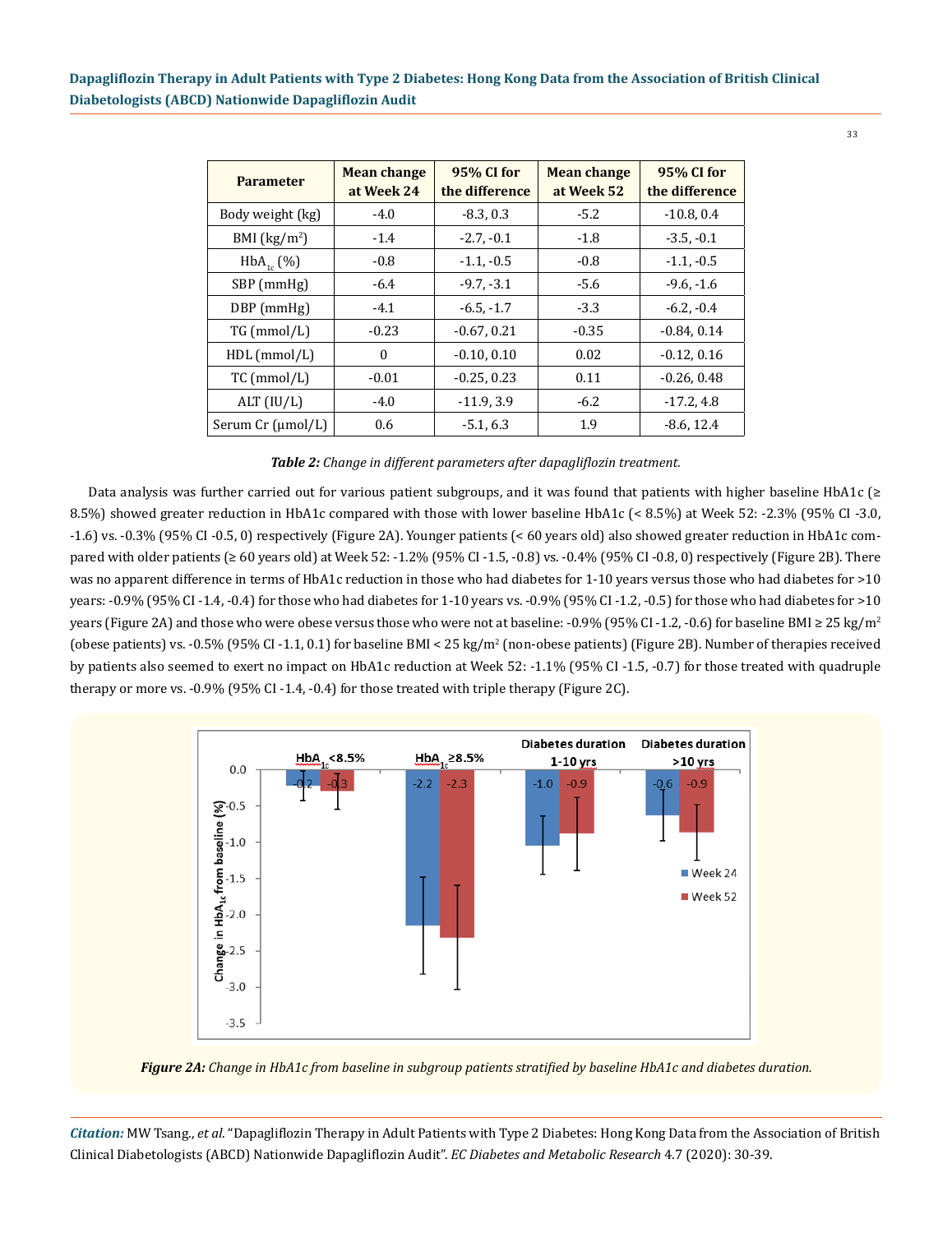34



*Figure 2B: Change in HbA1c from baseline in subgroup patients stratified by baseline BMI and age.*



*Figure 2A: Change in HbA1c from baseline in subgroup patients stratified by baseline HbA1c and diabetes duration.*

Further analysis indicated that patients treated with baseline triple (or more) therapy showed a drop of -1.0% (95% CI -1.3, -0.7; n = 42) in HbA1c at Week 52 after adding dapagliflozin, and the reduction did not appear to differ from that observed in the overall study population at Week 52. In addition, the odds of achieving HbA1c < 7% (glycaemic control) at Week 52 was independent of baseline HbA1c level, duration of diabetes, baseline BMI and age (Table 3).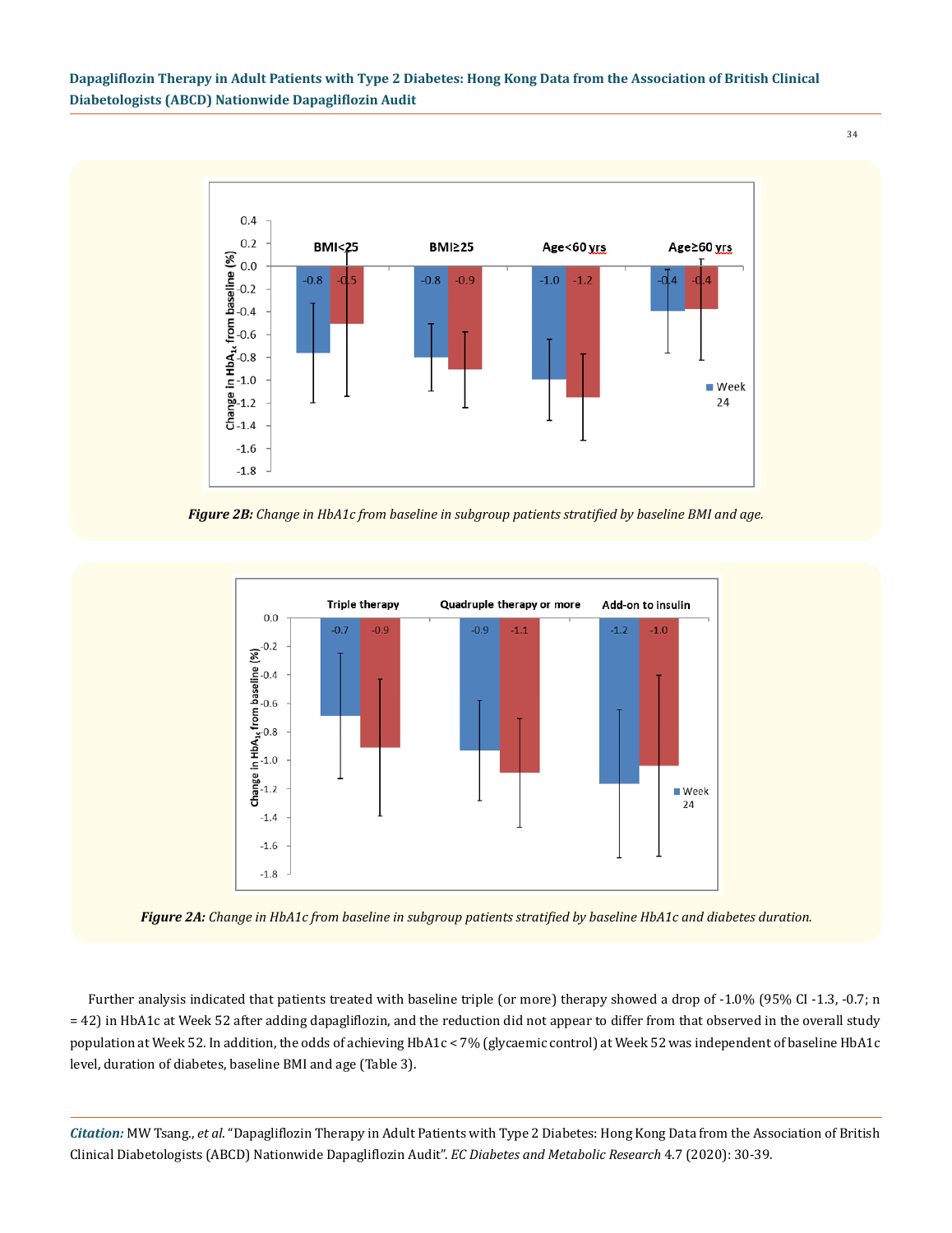|                       | A1C to target (< 7.0%) |                          |         |  |  |
|-----------------------|------------------------|--------------------------|---------|--|--|
|                       | $N$ (%) (< 7%)         | OR (95% CI)              | P value |  |  |
| Baseline A1C          |                        |                          |         |  |  |
| $\geq 8.5\%$          | 46 (28.3%)             | 1.00                     |         |  |  |
| $< 8.5\%$             | 116 (71.7%)            | 1.50(0.377, 5.965)       | 0.563   |  |  |
| Diabetes duration     |                        |                          |         |  |  |
| $> 10$ yrs            | 87 (52.1 %)            | 1.00                     |         |  |  |
| $1 - 10$ yrs          | 80 (47.9%)             | 0.578(0.177, 1.882)      | 0.361   |  |  |
| <b>Baseline BMI</b>   |                        |                          |         |  |  |
| $> 25 \text{ kg/m}^2$ | 135(83.3%)             | 1                        | 0.319   |  |  |
| $< 25 \text{ kg/m}^2$ | 27(16.7%)              | $0.474$ (0.698 to 7.647) |         |  |  |
| Age                   |                        |                          |         |  |  |
| >60                   | 61(36.5%)              | 1 (0.377 to 5.965)       | 0.166   |  |  |
| <60                   | 106(63.5%              | 2.311                    |         |  |  |

*Table 3:* Odds ratios of various subgroup patients achieving glycaemic target of HbA<sub>1c</sub> < 7.0% at Week 52 was *independent of baseline HbA<sub>1c</sub> level, duration of diabetes, baseline BMI and age.* 

Out of the 167 patients, 22 (13%) stopped dapagliflozin treatment after an average of 14.6 ± 11.7 weeks Dapagliflozin treatment related adverse events were considered as uncommon, with genital infection being the most frequent treatment-emergent event (8%). For patients who experienced genital infection, 4 were males and 10 were females. For patients who experienced hypoglycaemia (n = 23), 4 received concomitant therapy with sulphonylurea, 18 received concomitant therapy with insulin, and 1 received concomitant therapy with sulphonylurea plus insulin. Two patients showed hyperkalaemia and their serum potassium levels returned to normal during the follow-up period.

#### **Discussion**

In this real world retrospective observational study, treatment-experienced patients with type 2 diabetes (majority treated with metformin, sulphonylurea, pioglitazone, DPP4i, and/or insulin) were prescribed with add-on dapagliflozin. Results from this study showed an overall 0.8% reduction in HbA1C after treatment with dapagliflozin, comparable to the pooled results obtained in clinical trials of which SGLT2 inhibitors were able to reduce HbA1C up to  $\sim$ 1% as an add-on therapy from a baseline of  $\sim$ 8% [17]. Patients from this study with a higher baseline HbA1C level were associated with a greater reduction in HbA1C after treatment with dapagliflozin, and this observation was also consistent with a pooled analysis of five phase 3 studies with dapagliflozin demonstrating similar results [18]. These results therefore confirmed the point that SGLT2 inhibitors can be added to any other class of antidiabetic agents to further improve glycaemic control [19]. An additional advantage of this new drug class is that it does not appear to show significant drug-drug interactions with other oral antidiabetic drugs, including the commonly used metformin, pioglitazone, sitagliptin and glimepiride, or with some common cardiovascular drugs [12], implying that no major dosage adjustment is required when combining dapagliflozin with these drugs.

In terms of other added benefits, our study showed a clinically meaningful decrease in body weight and blood pressure (both systolic and diastolic) in patients treated with dapagliflozin. The weight reduction in this study was comparable to that (-4.7 kg) observed in phase 2 and 3 clinical trials when SGLT2 inhibitors were administered as monotherapy or as add-on therapy to metformin, sulphonylurea, or insulin up to 104 weeks [17]. The blood pressure reduction was also comparable to that observed in clinical trials, which demonstrated a drop of systolic blood pressure of  $\sim$ 2 - 10 mmHg in those treated with SGLT2 inhibitors [17]. This blood pressure lowering effect by

*Citation:* MW Tsang., *et al*. "Dapagliflozin Therapy in Adult Patients with Type 2 Diabetes: Hong Kong Data from the Association of British Clinical Diabetologists (ABCD) Nationwide Dapagliflozin Audit". *EC Diabetes and Metabolic Research* 4.7 (2020): 30-39.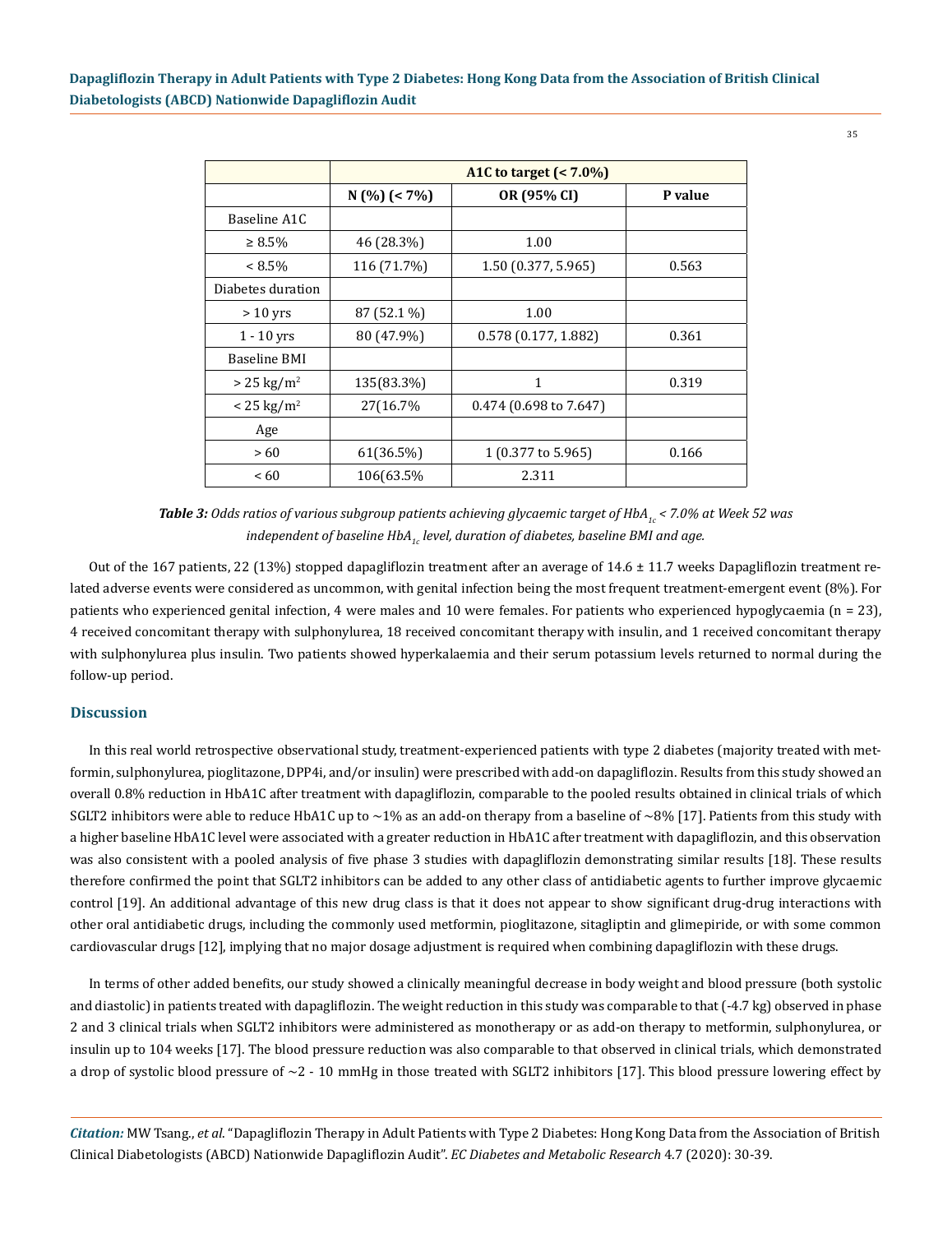the addition of dapagliflozin may result from a mechanism different from that of common antihypertensive drugs, as a randomised controlled study recently showed that the magnitude of blood pressure reduced by an SGLT2 inhibitor was similar regardless of whether the patients received antihypertensive treatment or not [20]. On the other hand, the weight reducing effect of SGLT2 inhibitors is probably due to caloric loss through glucosuria (approximately 200-300 kilocalories per day [21]) and glucose-induced osmotic diuresis [12,22]. The osmotic diuretic effect together with the urinary sodium loss due to SGLT2 inhibition could potentially explain the blood pressure lowering effects [23,24], although the exact mechanism has not been fully elucidated [21]. It has been known that elevation in body weight and blood pressure could raise the risk of developing cardiovascular complications in patients with type 2 diabetes [25], and the ability of dapagliflozin in controlling these two risk factors may provide added values to patients.

On the other hand, adding dapagliflozin did not seem to impact lipid levels significantly. Nonetheless, the baseline levels of total cholesterol (4 mmol/L), triglycerides (1.7 mmol/L), and high-density lipoprotein (1.3 mmol/L) were all considered normal [26] before dapagliflozin initiation. Our results simply demonstrated that adding dapagliflozin did not further reduce a lipid level that was already normal. Review data indicated that lipid changes by SGLT2 inhibitors were indeed small and whether the changes are clinically relevant require further investigation [21].

With the unique mechanism of SGLT2 inhibitors that act independently of insulin, dapagliflozin should have a low intrinsic propensity to induce hypoglycaemia unlike insulin or sulphonylureas [27]. In this study, a total of 23 patients reported to have hypoglycaemia, but all of these patients received concomitant therapy with sulphonylurea and/or insulin - medications that have been known to induce hypoglycaemia [28]. Therefore, hypoglycaemia experienced by those patients was more likely to be induced by insulin and/or sulphonylurea rather than dapagliflozin, although this requires further investigation. Another advantage of the insulin-independent mechanism of action of SGLT2 inhibitors renders them effective in any stage of diabetes with any degree of insulin resistance or β-cell function [17]. Our results indeed agree with this assumption as no apparent difference in HbA1c reduction was observed in patients with baseline diabetes duration < 10 years versus those who had diabetes for > 10 years. It is noteworthy that patients treated with baseline triple (or more) therapy showed a similar drop in HbA1c at Week 52 after adding dapagliflozin, when compared with the overall study population. This finding suggests that patients who are already on an aggressive treatment regimen can still benefit from the addition of dapagliflozin, and further reinforces the concept in the recent statement from the American Diabetes Association/the European Association for the Study of Diabetes that adding SGLT2 inhibitors to the background therapy of metformin or sulphonylurea plus metformin can be beneficial if glycaemic goals are not met [2,29].

In this real world cohort, add-on dapagliflozin was considered well tolerated, with 9 patients discontinuing treatment due to side effects. The most common adverse event recorded was nocturia (34%). Although the frequency was no doubt high compared with those reported in pre-registration trials [30], none of the episode was considered treatment-related. Glycosuria induced by dapagliflozin can potentially lead to urinary tract infection and genital infection [31], probably due to the excreted glucose providing a favourable environment for bacterial or fungal growth, and 4.8% and 8.4% of patients indeed experienced these side effects in this study respectively. These percentages appear to be either equal or lower compared to those reported in previous clinical trials [30].

#### **Limitation of the Study**

There are several limitations, in this study. Firstly, adherence rate was not able to be estimated in this patient cohort, and therefore drug efficacy could be underestimated. Secondly, as an inherent problem of any retrospective studies there are missing data. Thirdly, this analysis is mostly focused on the first year of treatment with dapagliflozin, and its longer term effect is therefore not evaluated. Lastly, using routinely collected data may lead to underreporting of the frequency of adverse effects, as very often minor side effects were ignored and not reported.

*Citation:* MW Tsang., *et al*. "Dapagliflozin Therapy in Adult Patients with Type 2 Diabetes: Hong Kong Data from the Association of British Clinical Diabetologists (ABCD) Nationwide Dapagliflozin Audit". *EC Diabetes and Metabolic Research* 4.7 (2020): 30-39.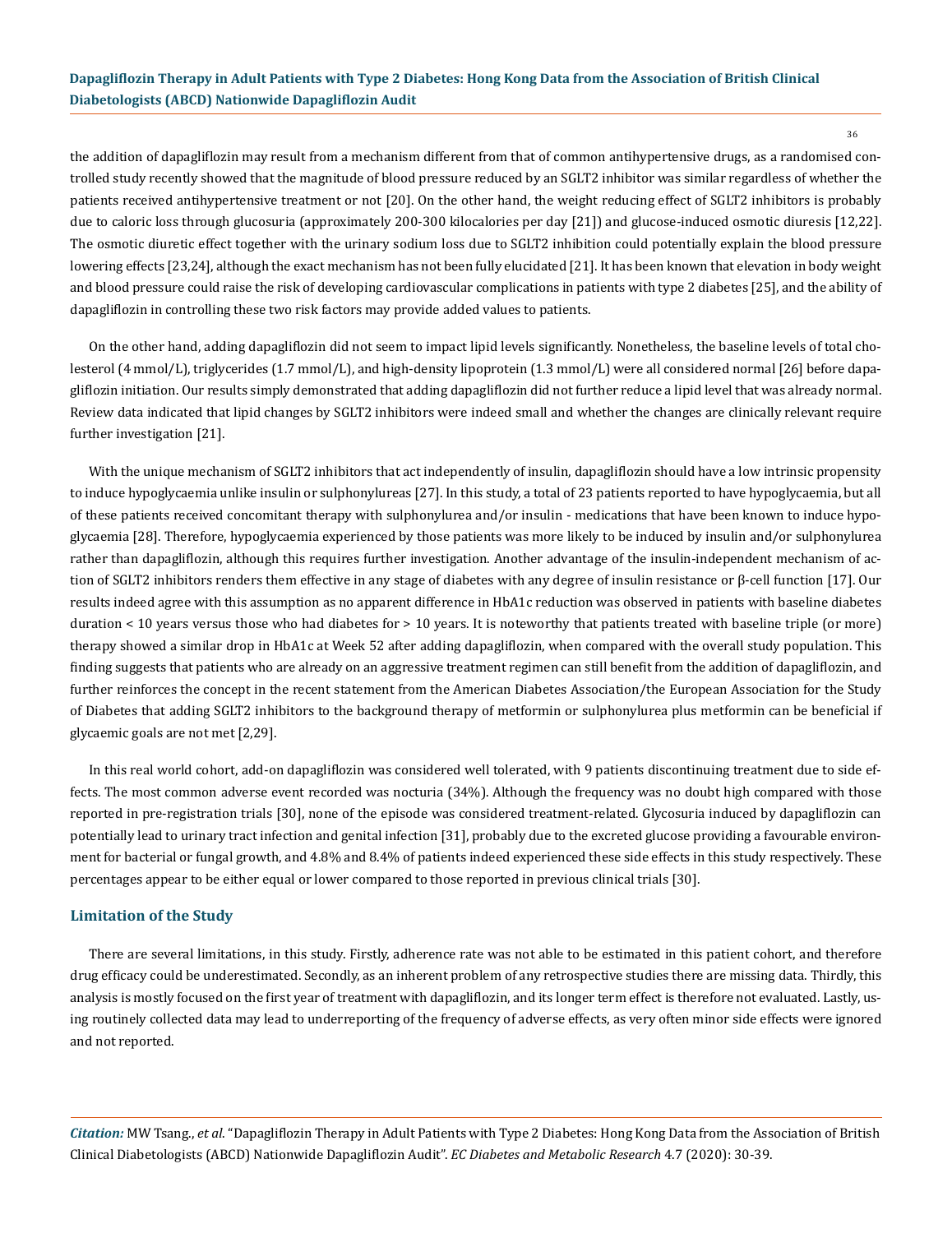37

For patients with type 2 diabetes, treatment goals include reaching glycaemic targets while reducing common side effects of current medications such as hypoglycaemia and weight gain. Despite the aforementioned limitations, the findings in this study confirmed the point that dapagliflozin can provide synergistic benefits when combining with other current antidiabetic medications.

#### **Conclusion**

Dapagliflozin as an add-on therapy reduced HbA1c and body weight by clinically significant amounts in real-world patients with type 2 diabetes. It is effective in both young patients and those with advanced stage diabetes due to the insulin independent effect and may allow the delay in insulin usage.

#### **Acknowledgements**

The authors received research grants from United Medical Practice Holdings and Pharma Frontier for data compiling and research support.

#### **Conflict of Interest**

No conflict of interest.

## **Bibliography**

- 1. Forxiga Summary of Product Characteristics (2012).
- 2. [Cefalu WT and Riddle MC. "SGLT2 inhibitors: the latest "new kids on the block".](https://pubmed.ncbi.nlm.nih.gov/25715412/) *Diabetes Care* 38 (2015): 352-354.
- 3. Fioretto P., *et al*[. "Efficacy and safety of dapagliflozin, a sodium glucose cotransporter 2 \(SGLT2\) inhibitor, in diabetes mellitus".](https://cardiab.biomedcentral.com/articles/10.1186/s12933-015-0297-x) *Car[diovascular Diabetology](https://cardiab.biomedcentral.com/articles/10.1186/s12933-015-0297-x)* 14 (2015): 142.
- 4. Ferrannini E., *et al*[. "Dapagliflozin monotherapy in type 2 diabetic patients with inadequate glycemic control by diet and exercise".](https://www.ncbi.nlm.nih.gov/pmc/articles/PMC2945163/) *Diabetes Care* [33 \(2010\): 2217-2224.](https://www.ncbi.nlm.nih.gov/pmc/articles/PMC2945163/)
- 5. Bailey CJ., *et al*[. "Effect of dapagliflozin in patients with type 2 diabetes who have inadequate glycaemic control with metformin: a](https://www.thelancet.com/journals/lancet/article/PIIS0140-6736(10)60407-2/fulltext) [randomised, double-blind, placebo-controlled trial".](https://www.thelancet.com/journals/lancet/article/PIIS0140-6736(10)60407-2/fulltext) *Lancet* 375 (2010): 2223-2233.
- 6. Bailey CJ., *et al*[. "Dapagliflozin add-on to metformin in type 2 diabetes inadequately controlled with metformin: a randomized, dou](https://pubmed.ncbi.nlm.nih.gov/23425012/)[ble-blind, placebo-controlled 102-week trial".](https://pubmed.ncbi.nlm.nih.gov/23425012/) *BMC Medicine* 11 (2013): 43.
- 7. Nauck MA., *et al*[. "Dapagliflozin versus glipizide as add-on therapy in patients with type 2 diabetes who have inadequate glycemic](https://pubmed.ncbi.nlm.nih.gov/21816980/) [control with metformin".](https://pubmed.ncbi.nlm.nih.gov/21816980/) *Diabetes Care* 34 (2011): 2015-2022.
- 8. Strojek K., *et al*[. "Effect of dapagliflozin in patients with type 2 diabetes who have inadequate glycaemic control with glimepiride: a](https://dom-pubs.onlinelibrary.wiley.com/doi/abs/10.1111/j.1463-1326.2011.01434.x) [randomized, 24-week, double-blind, placebo-controlled trial".](https://dom-pubs.onlinelibrary.wiley.com/doi/abs/10.1111/j.1463-1326.2011.01434.x) *Diabetes, Obesity and Metabolism* 13 (2011): 928-938.
- 9. Wilding JPH., *et al*[. "Long-term efficacy of dapagliflozin in patients with type 2 diabetes mellitus receiving high doses of insulin".](https://www.acpjournals.org/doi/10.7326/0003-4819-156-6-201203200-00003) *An[nals of Internal Medicine](https://www.acpjournals.org/doi/10.7326/0003-4819-156-6-201203200-00003)* 156 (2012): 405-415.
- 10. Rosenstock J., *et al*[. "Effects of dapagliflozin, an SGLT2 inhibitor, on HbA1c, body weight, and hypoglycemia risk in patients with type](https://pubmed.ncbi.nlm.nih.gov/22446170/) [2 diabetes inadequately controlled on pioglitazone monotherapy".](https://pubmed.ncbi.nlm.nih.gov/22446170/) *Diabetes Care* 35 (2012): 1473-1478.
- 11. Jabbour SA., *et al*[. "Dapagliflozin is effective as add-on therapy to sitagliptin with or without metformin: a 24-week, multicenter, ran](https://pubmed.ncbi.nlm.nih.gov/24144654/)[domized, double-blind, placebo-controlled study".](https://pubmed.ncbi.nlm.nih.gov/24144654/) *Diabetes Care* 37 (2014): 740-750.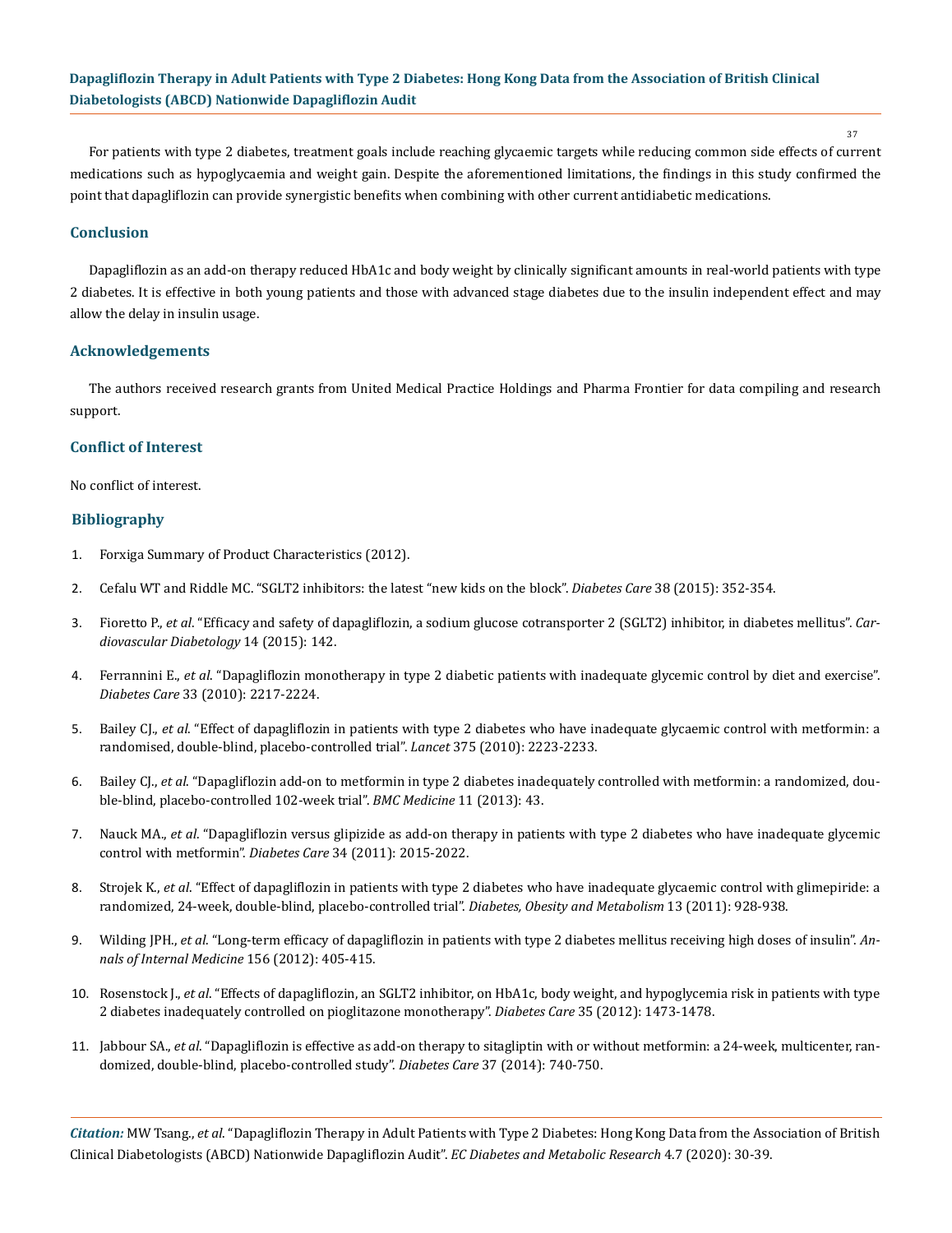- 12. [Hinnen D. "Glucuretic effects and renal safety of dapagliflozin in patients with type 2 diabetes".](https://www.ncbi.nlm.nih.gov/pmc/articles/PMC4480550/) *Therapeutic Advances in Endocrinol[ogy and Metabolism](https://www.ncbi.nlm.nih.gov/pmc/articles/PMC4480550/)* 6.3 (2015): 92-102.
- 13. [Saeed MA and Narendran P. "Dapagliflozin for the treatment of type 2 diabetes: a review of the literature".](https://www.ncbi.nlm.nih.gov/pmc/articles/PMC4267514/) *Drug Design, Development and Therapy* [8 \(2014\): 2493-2505.](https://www.ncbi.nlm.nih.gov/pmc/articles/PMC4267514/)
- 14. Zou H., *et al*[. "SGLT2 inhibitors: a novel choice for the combination therapy in diabetic kidney disease".](https://pubmed.ncbi.nlm.nih.gov/28511711/) *Cardiovascular Diabetology*  [16 \(2017\): 65.](https://pubmed.ncbi.nlm.nih.gov/28511711/)
- 15. [Mikhail N. "Place of sodium-glucose co-transporter type 2 inhibitors for treatment of type 2 diabetes".](https://pubmed.ncbi.nlm.nih.gov/25512787/) *World Journal of Diabetes* 5.6 [\(2014\): 854-859.](https://pubmed.ncbi.nlm.nih.gov/25512787/)
- 16. [http://www.diabetologists-abcd.org.uk/n3/Dapagliflozin\\_Audit.htm](http://www.diabetologists-abcd.org.uk/n3/Dapagliflozin_Audit.htm)
- 17. [Chao EC. "SGLT-2 inhibitors: a new mechanism for glycemic control".](https://www.ncbi.nlm.nih.gov/pmc/articles/PMC4521423/) *Clinical Diabetes* 32.1 (2014): 4-11.
- 18. Hardy E., *et al*. "Efficacy increases with increasing baseline HbA1c category with dapagliflozin therapy". *Diabetes* 61.1 (2012): A23.
- 19. [Seufert J. "SGLT2 inhibitors an insulin-independent therapeutic approach for treatment of type 2 diabetes: focus on canagliflozin".](https://www.ncbi.nlm.nih.gov/pmc/articles/PMC4644173/)  *[Diabetes, Metabolic Syndrome and Obesity](https://www.ncbi.nlm.nih.gov/pmc/articles/PMC4644173/)* 8 (2015): 543-554.
- 20. Mancia G., *et al*[. "BP reduction with the sodium glucose co-transporter 2 inhibitor empagliflozin in type 2 diabetes is similar in treat](https://www.researchgate.net/publication/276161033_BP_reduction_with_the_sodium_glucose_co-transporter_2_inhibitor_SGLT-2i_empagliflozin_EMPA_in_type_2_diabetes_T2D_is_similar_in_treatment_naive_as_in_those_on_one_or_2_antihypertensive_agents_-_furthe)[ment naïve as in those on one or ≥ 2 antihypertensive agents – further insights from a dedicated 24h ABPM study".](https://www.researchgate.net/publication/276161033_BP_reduction_with_the_sodium_glucose_co-transporter_2_inhibitor_SGLT-2i_empagliflozin_EMPA_in_type_2_diabetes_T2D_is_similar_in_treatment_naive_as_in_those_on_one_or_2_antihypertensive_agents_-_furthe) *Circulation* 130 [\(2014\): A16474.](https://www.researchgate.net/publication/276161033_BP_reduction_with_the_sodium_glucose_co-transporter_2_inhibitor_SGLT-2i_empagliflozin_EMPA_in_type_2_diabetes_T2D_is_similar_in_treatment_naive_as_in_those_on_one_or_2_antihypertensive_agents_-_furthe)
- 21. Inzucchi SE., *et al*[. "SGLT-2 inhibitors and cardiovascular risk: proposed pathways and review of ongoing outcome trials".](https://www.ncbi.nlm.nih.gov/pmc/articles/PMC4361459/) *Diabetes and [Vascular Disease Research](https://www.ncbi.nlm.nih.gov/pmc/articles/PMC4361459/)* 12.2 (2015a): 90-100.
- 22. [List JF and Whaley JM. "Glucose dynamics and mechanistic implications of SGLT2 inhibitors in animals and humans".](https://pubmed.ncbi.nlm.nih.gov/21358698/) *Kidney International* [79.120 \(2011\): S20-S27.](https://pubmed.ncbi.nlm.nih.gov/21358698/)
- 23. [Tahrani AA and Barnett AH. "Dapagliflozin: a sodium glucose cotransporter 2 inhibitor in development for type 2 diabetes".](https://www.ncbi.nlm.nih.gov/pmc/articles/PMC3138480/) *Diabetes Therapy* [1.2 \(2010\): 45-56.](https://www.ncbi.nlm.nih.gov/pmc/articles/PMC3138480/)
- 24. Ptaszynska., *et al*[. "Effects of dapagliflozin on cardiovascular risk factors".](https://www.researchgate.net/publication/237084303_Effects_of_Dapagliflozin_on_Cardiovascular_Risk_Factors) *Postgraduate Medical Journal* 125.3 (2013): 181-189.
- 25. [Kalra S. "Sodium-glucose cotransporter 2 \(SGLT2\) inhibitors and cardiovascular disease: a systematic review".](https://pubmed.ncbi.nlm.nih.gov/27539303/) *Cardiology and Therapy* [5 \(2016\): 161-168.](https://pubmed.ncbi.nlm.nih.gov/27539303/)
- 26. Task Force on Conceptual Model and Preventive Protocols., *et al*. Hong Kong Reference Framework for Diabetes Care for Adults in Primary Care Settings (2013).
- 27. [Cryer PE. "Glycemic goals in diabetes: trade-off between glycemic control and iatrogenic hypoglycemia".](https://diabetes.diabetesjournals.org/content/63/7/2188) *Diabetes* 63 (2014): 2188- [2195.](https://diabetes.diabetesjournals.org/content/63/7/2188)
- 28. Klein-Schwartz W., *et al*[. "Treatment of sulfonylurea and insulin overdose".](https://pubmed.ncbi.nlm.nih.gov/26551662/) *British Journal of Clinical Pharmacology* 81.3 (2015): 496- [504.](https://pubmed.ncbi.nlm.nih.gov/26551662/)
- 29. Inzucchi SE., *et al*[. "Management of hyperglycemia in type 2 diabetes, 2015: a patient-centered approach: update to a position state](https://care.diabetesjournals.org/content/38/1/140)[ment of the American Diabetes Association and the European Association for the Study of Diabetes".](https://care.diabetesjournals.org/content/38/1/140) *Diabetes Care* 38.1 (2015b): [140-149.](https://care.diabetesjournals.org/content/38/1/140)

*Citation:* MW Tsang., *et al*. "Dapagliflozin Therapy in Adult Patients with Type 2 Diabetes: Hong Kong Data from the Association of British Clinical Diabetologists (ABCD) Nationwide Dapagliflozin Audit". *EC Diabetes and Metabolic Research* 4.7 (2020): 30-39.